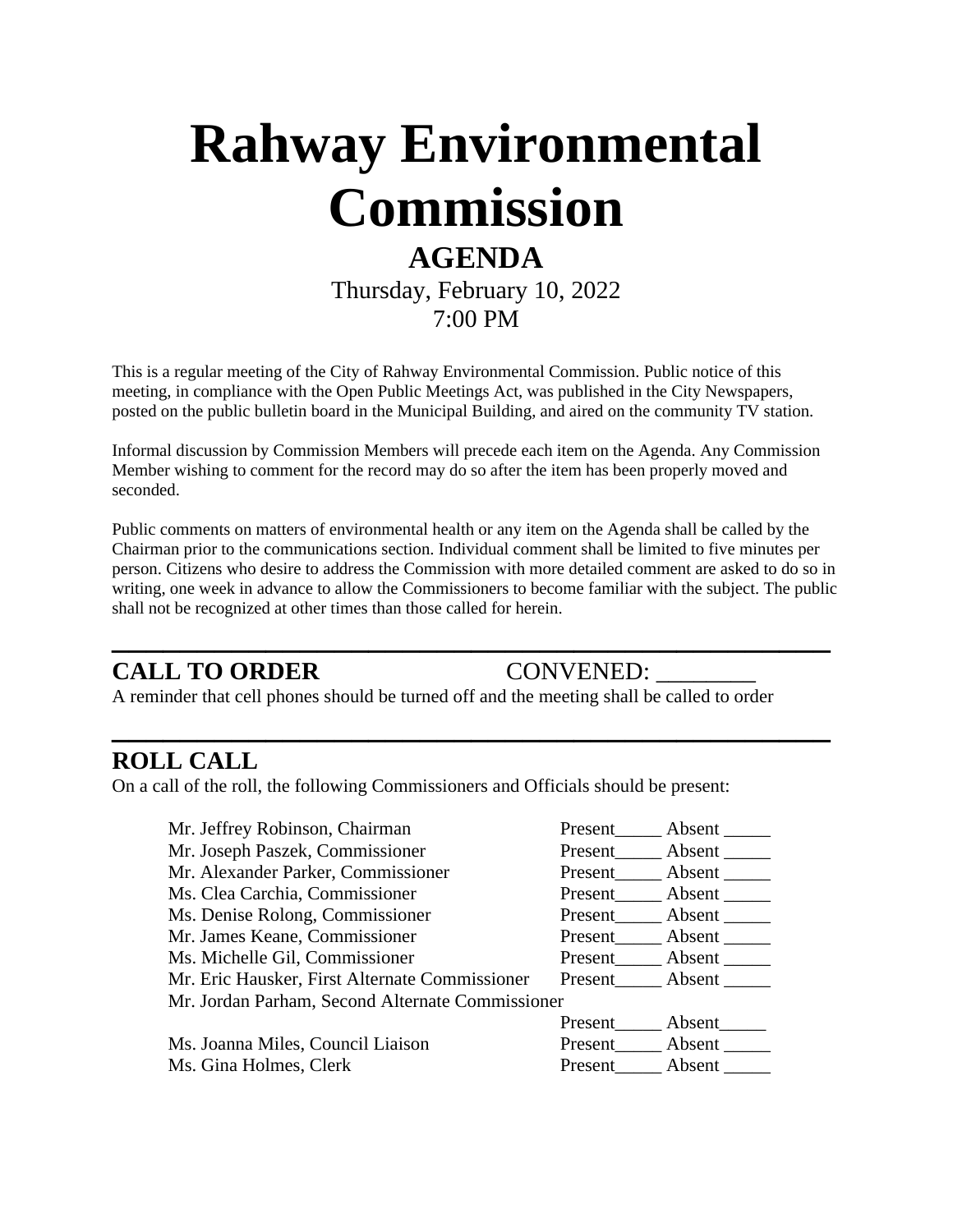# **\_\_\_\_\_\_\_\_\_\_\_\_\_\_\_\_\_\_\_\_\_\_\_\_\_\_\_\_\_\_\_\_\_\_\_\_\_\_\_\_\_ FLAG SALUTE**

#### **MINUTES**

**\_**

Approval of minutes of the Regular Meeting on Thursday, January 13, 2022

Motion \_\_\_\_\_\_\_\_\_\_\_\_\_\_\_\_\_\_\_\_\_\_\_\_\_\_

Seconded \_\_\_\_\_\_\_\_\_\_\_\_\_\_\_\_\_\_\_\_\_\_\_\_

\* Note: only those in attendance at the meeting can move, second or vote on the minutes from that meeting

**\_\_\_\_\_\_\_\_\_\_\_\_\_\_\_\_\_\_\_\_\_\_\_\_\_\_\_\_\_\_\_\_\_\_\_\_\_\_\_\_\_\_**

**\_\_\_\_\_\_\_\_\_\_\_\_\_\_\_\_\_\_\_\_\_\_\_\_\_\_\_\_\_\_\_\_\_\_\_\_\_\_\_\_\_\_**

**\_\_\_\_\_\_\_\_\_\_\_\_\_\_\_\_\_\_\_\_\_\_\_\_\_\_\_\_\_\_\_\_\_\_\_\_\_\_\_\_\_\_**

**\_\_\_\_\_\_\_\_\_\_\_\_\_\_\_\_\_\_\_\_\_\_\_\_\_\_\_\_\_\_\_\_\_\_\_\_\_\_\_\_\_\_**

**\_\_\_\_\_\_\_\_\_\_\_\_\_\_\_\_\_\_\_\_\_\_\_\_\_\_\_\_\_\_\_\_\_\_\_\_\_\_\_\_\_\_**

#### **SPEAKER**

Allen Swanson, Chairman of Loantaka Chapter of the Sierra Club

#### **HEARING OF CITIZENS**

None Scheduled

### **COMMUNICATIONS**

Merck Sharp & Dohme Corp. – Remedial Action Protectiveness/2 Year Certification

#### **UNFINISHED BUSINESS**

UC Air Traffic Noise Advisory Board (Chairman Robinson is the EC rep to this Board)

Bayway CAP – (Commissioner Paszek is the EC rep to this Board)

Letter to UC Commissioner Chair Al Mirabella – Bazega Park

Letter to UC Parks Director Ron Zuber – Bramhall Road County Park site